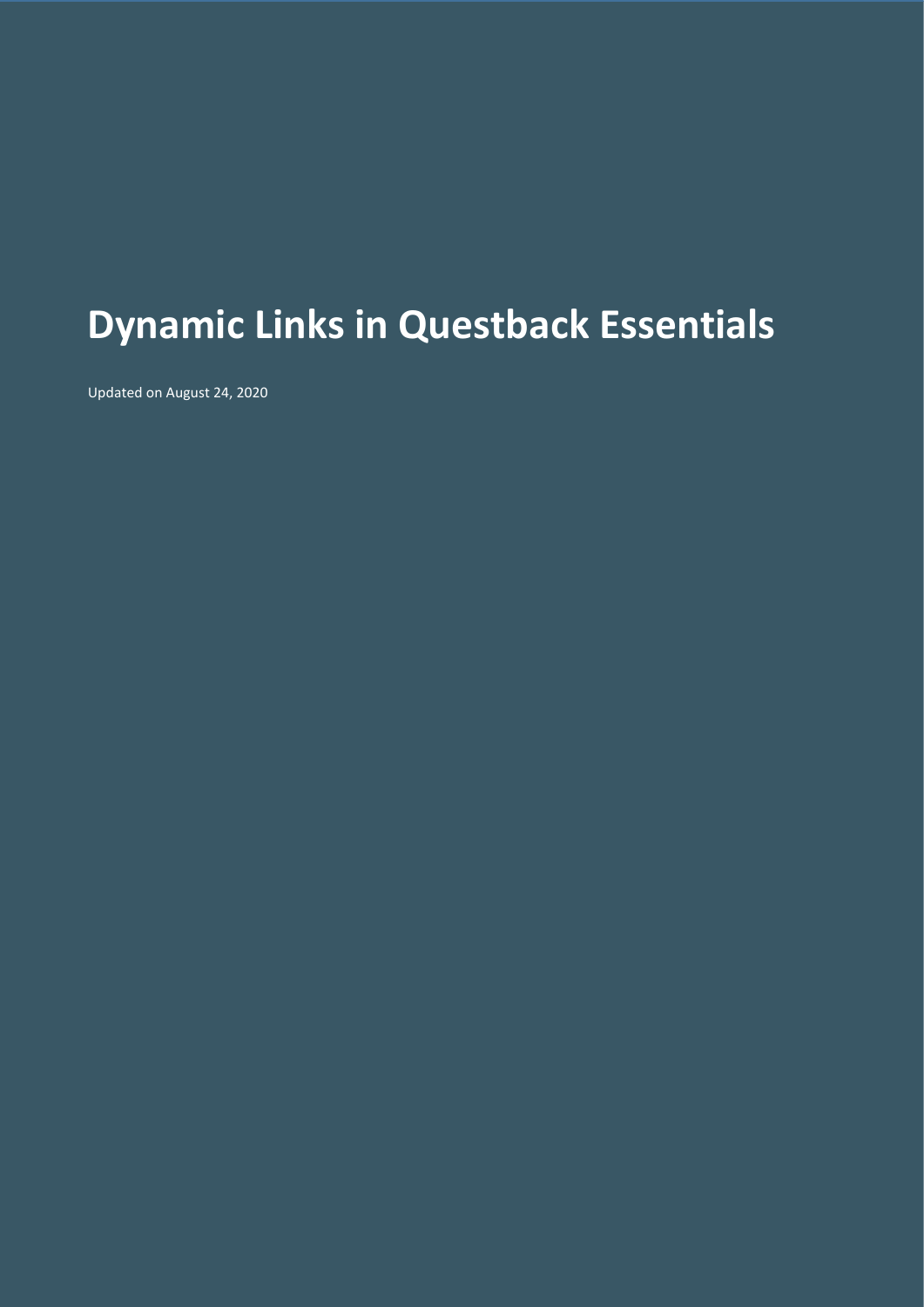# Table of Contents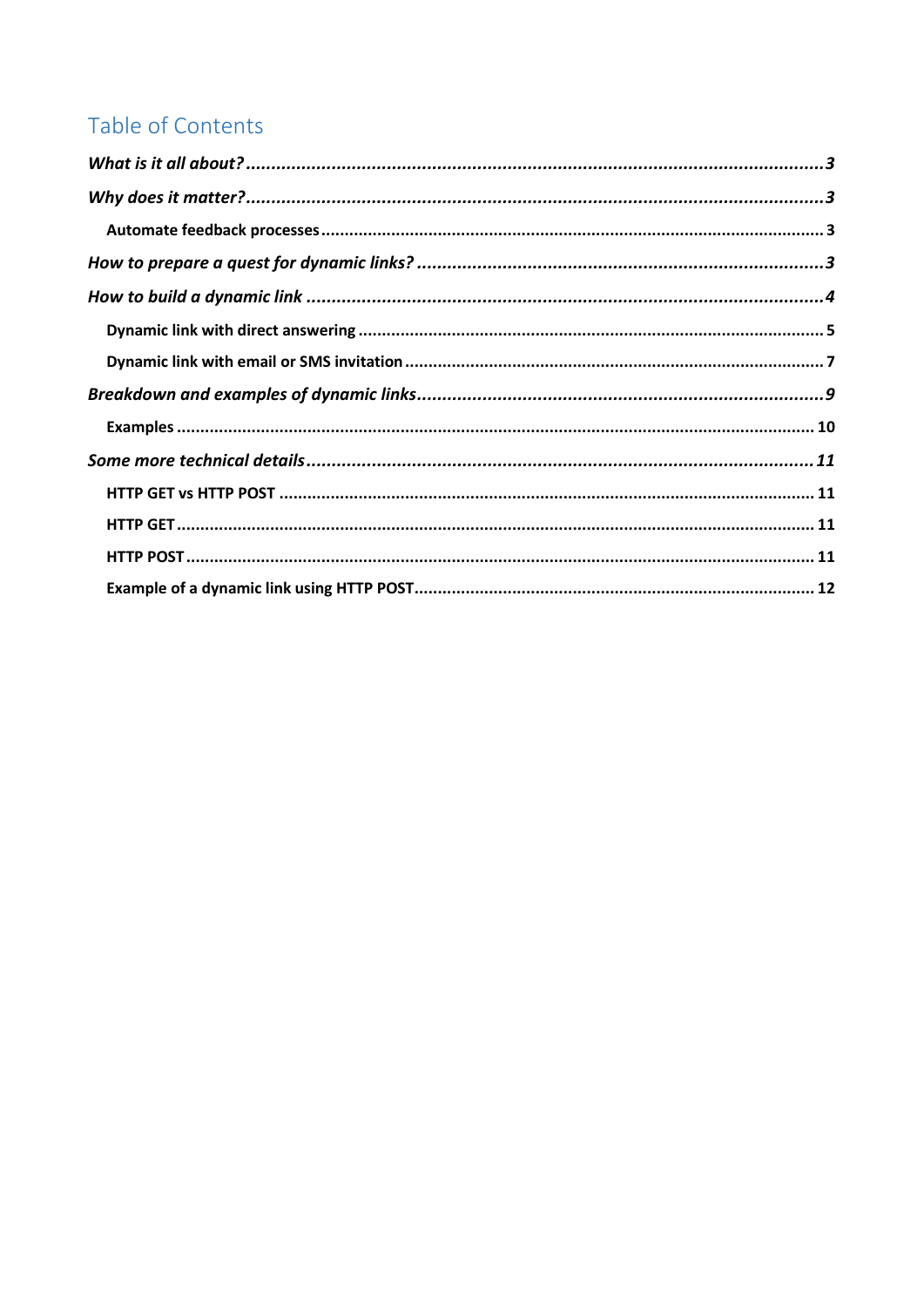# <span id="page-2-0"></span>What is it all about?

*"Dynamic links" is one of several integration offerings in Questback Essentials that allows you to automate the distribution of quests. "*

As with any integration where the data flow between two IT system is to be automated, "dynamic links" require basically three things:

- 1. A **source system** that contains "people related" data, i.e. data about persons that are to be invited to provide feedback through a survey (e.g. their email addresses, their names, demographic data, etc.)
- 2. A **trigger** (or event) to initiate the data transfer from the source system to the system that is to receive the data (Questback).
- 3. A **set of rules** about which data are to be transferred and how they are to be handled in the system that is to receive the data (Questback).

Given that a source system is in place that supports trigger based data transfer, **the set of rules on which data are to be transferred and how they are to be received in Questback can easily be handled with dynamic links, working with so-called "URL parameters"**.

Passing on data from one IT system to another with so-called "URL parameters" is a standard way of transferring data.

# <span id="page-2-1"></span>Why does it matter?

#### <span id="page-2-2"></span>Automate feedback processes

**Reduce manual work** when it comes to handling the invitation and distribution of surveys and replace it with automated feedback processes.

Dynamic links **allow automated feedback scenarios where a survey is an integrated part of a bigger picture**, all available as low low-threshold offer to connect third-party IT systems to Questback surveys.

Dynamic links in Questback Essentials **support two scenarios of automated distribution**:

- 1. **Invite:** Email or SMS invitation to be sent to respondent
- 2. **Answer:** Respondent is forwarded directly to the survey to answer it

### <span id="page-2-3"></span>How to prepare a quest for dynamic links?

- 1. Verify with your local Questback office that the feature for "Dynamic links" is enabled for your account.
- 2. Create and build the quest with all the questions and all relevant settings (logo, themes, etc.).
- 3. Activate the email and/or SMS invitation if you want dynamic links to trigger email/SMS invitations.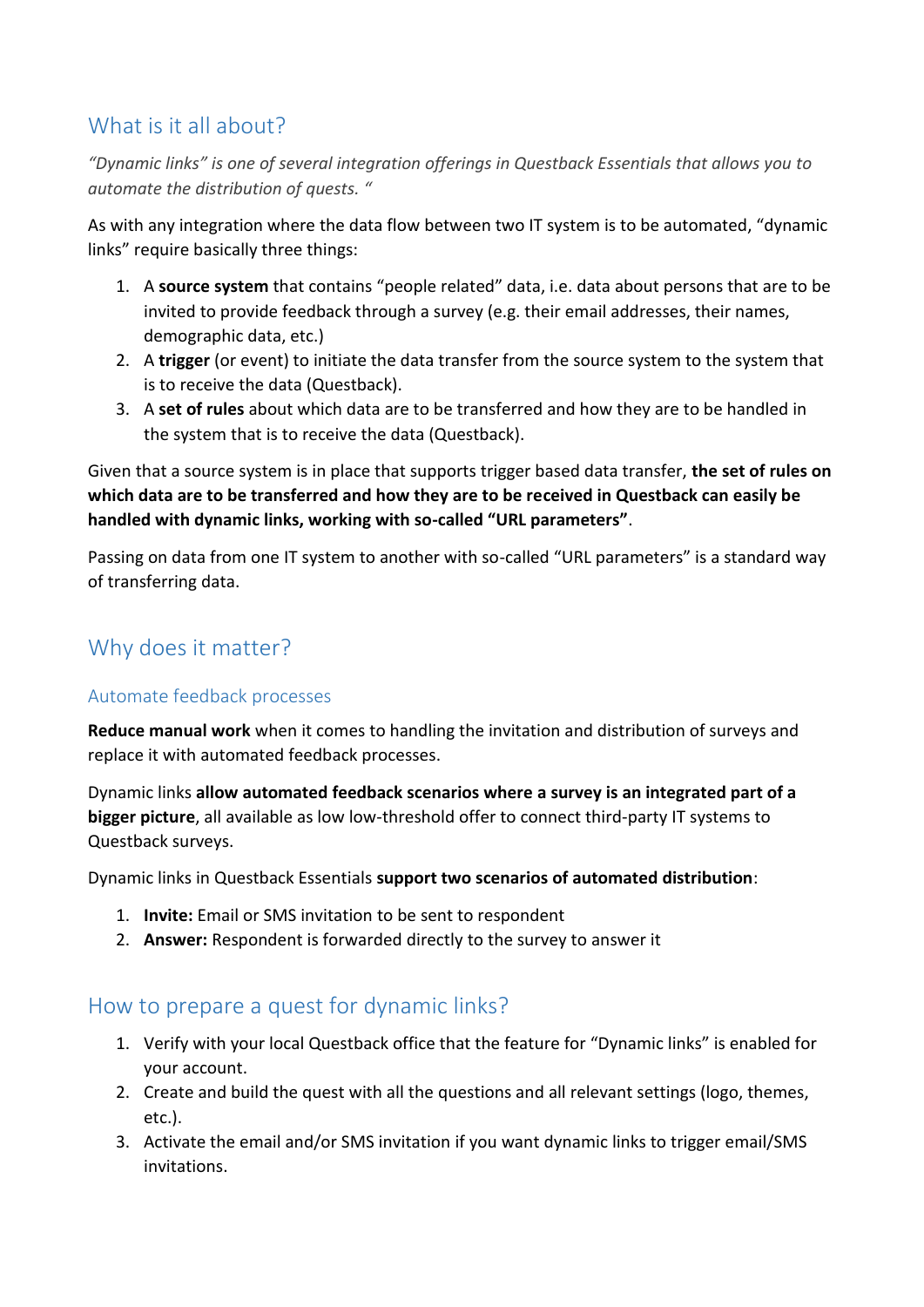4. Upload a file with one dummy invitee and a column for each parameter (set of data) that should captured with dynamic links.

| <b>Email</b>                                   | Mobile | Name | Role | Country |  |
|------------------------------------------------|--------|------|------|---------|--|
| dummy@questback.com   +4712345678 John Doe CEO |        |      |      | Norway  |  |
|                                                |        |      |      |         |  |

*i) File to prepare the quest, here with fields for parameters "Name", "Role" and "Country" plus contact details for invitations*

# <span id="page-3-0"></span>How to build a dynamic link

- 1. Go to the distribution page.
- 2. Scroll down to "Distribute by link" and check the box next to "Distribute by link".
- 3. Clicking the button labeled "Get dynamic link"

| ☆ Dynamic link demo                                                                                                                                                                                                            | Settings Designer Languages Distribution Notifications Test & Publish Filters Reports Follow-up |
|--------------------------------------------------------------------------------------------------------------------------------------------------------------------------------------------------------------------------------|-------------------------------------------------------------------------------------------------|
| User / Dynamic link demo / Distribution                                                                                                                                                                                        | 1                                                                                               |
|                                                                                                                                                                                                                                | <b>O</b> PREVIEW QUEST                                                                          |
| INVITEES                                                                                                                                                                                                                       |                                                                                                 |
| DISTRIBUTE BY E-MAIL INVITATION                                                                                                                                                                                                |                                                                                                 |
| DISTRIBUTE BY SMS INVITATION                                                                                                                                                                                                   |                                                                                                 |
| <b>V</b> DISTRIBUTE BY LINK                                                                                                                                                                                                    |                                                                                                 |
| When distributing the Quest by link, you receive a link that you are free to distribute in your preferred way. To activate the link, simply publish the Quest (from the Test & Publish page). To test the link, simply save yo |                                                                                                 |
| V Distribute by link<br>$\overline{2}$                                                                                                                                                                                         |                                                                                                 |
| % Follow link   <b>■</b> Copy link<br>https://response.testback.com/questback/ lic81ynqkt                                                                                                                                      |                                                                                                 |
| Copy and send the above link to your respondents.                                                                                                                                                                              |                                                                                                 |
| Display obligatory e-mail input field. (Only for respondents following the link.)                                                                                                                                              |                                                                                                 |
| QR Code<br>GENERATE QR CODE                                                                                                                                                                                                    |                                                                                                 |
| Popup script<br><b>GET POP-UP SCRIPT</b>                                                                                                                                                                                       |                                                                                                 |
| <b>Dynamic link</b><br>3<br><b>GET DYNAMIC LINK</b>                                                                                                                                                                            |                                                                                                 |
|                                                                                                                                                                                                                                |                                                                                                 |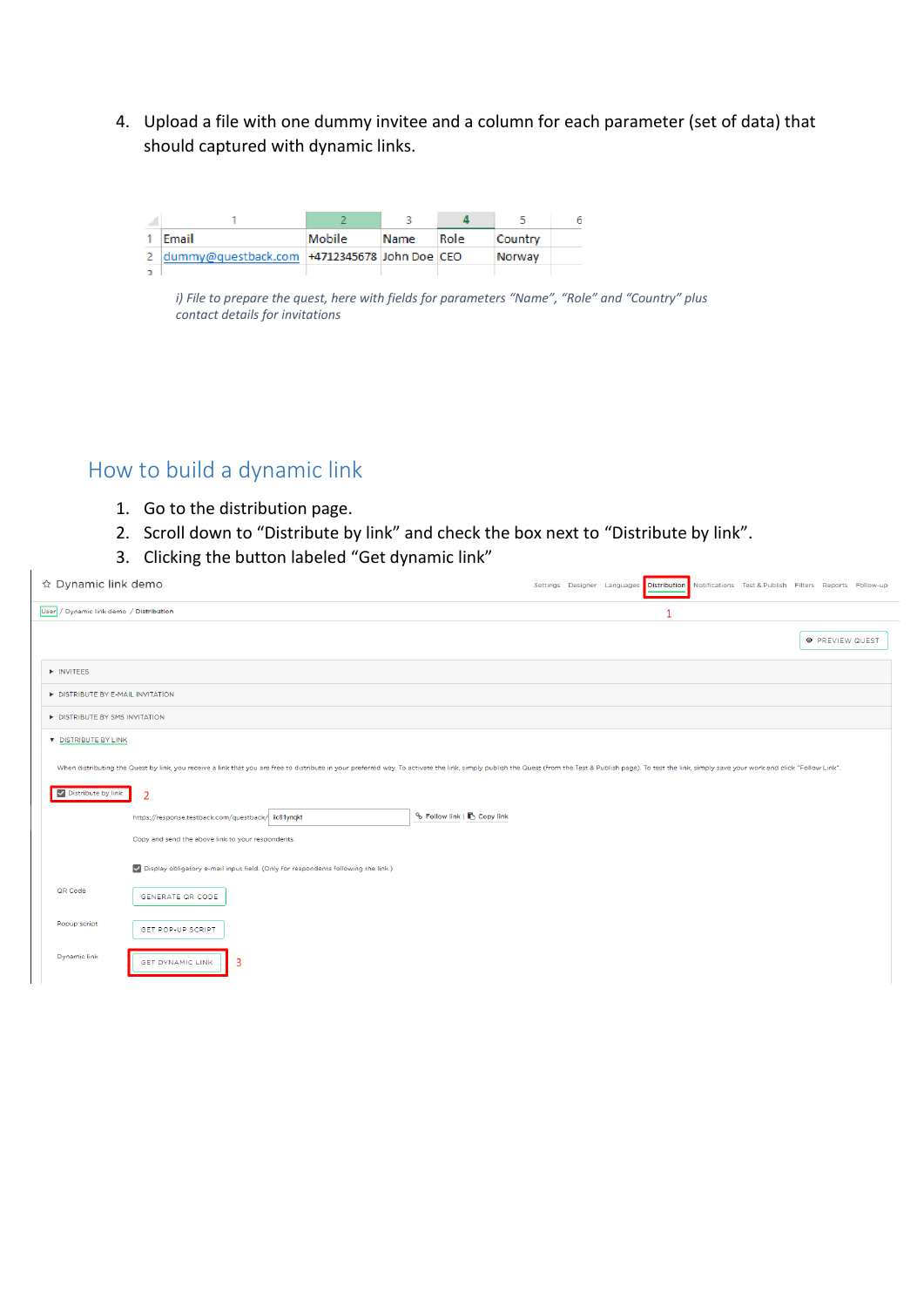#### <span id="page-4-0"></span>Dynamic link with direct answering

Clicking "Get dynamic link" opens the interactive wizard for building dynamic links:

| ANSWER                                                       |                      | INVITE                                                                            |
|--------------------------------------------------------------|----------------------|-----------------------------------------------------------------------------------|
| Add respondent data<br>Name<br>Role<br>Country               | $\mathfrak{D}$<br>C. |                                                                                   |
| Language 0<br>English                                        |                      | $\blacksquare$                                                                    |
| Draft of Dynamic Link<br>sid=XHp3qb7wSX<br>COPY TO CLIPBOARD |                      | https://response.questback.com/dynamic/questback/summerreleasedynamiclink/answer? |

By default, the wizard for building a direct answering dynamic link opens, as you can see because "answer" is highlighted in green. If you wish to build an invite dynamic link you can click on "invite".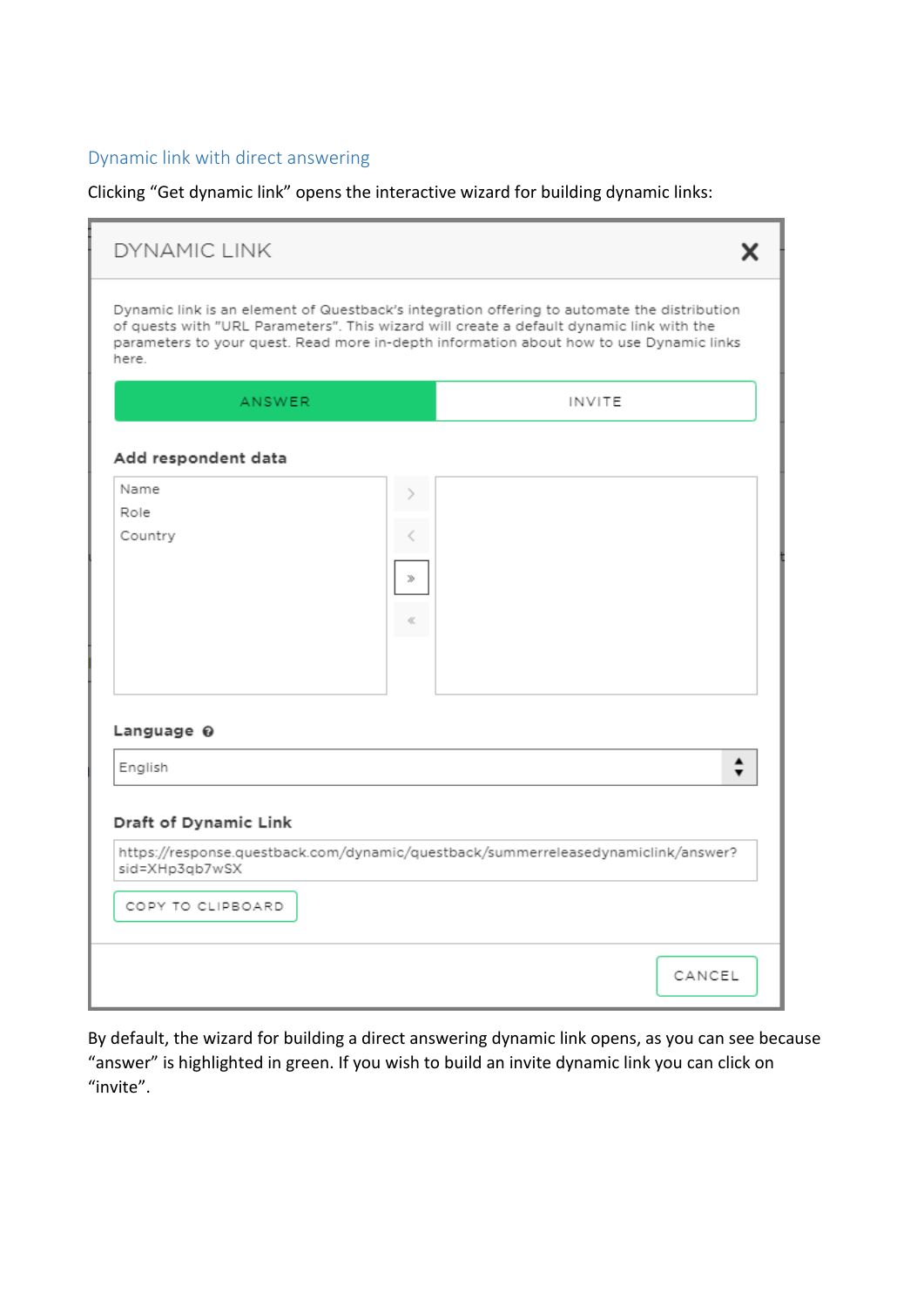There are three main areas in the wizard for building a direct answering dynamic link:

#### **1. Add respondent data**

- a. A list of your existing respondent data will be displayed here. To use the respondent data in your dynamic link simply move the respondent data you want to include to the right.
- b. Respondent data can be added and removed from the dynamic link by using the arrow buttons.

#### **2. Language**

a. This lets you select a language from the list of activated languages in the quest

#### **3. Draft of dynamic link**

- a. This shows you an auto updating preview of the dynamic link you are building
- b. There is also a button here that lets you copy the dynamic link to your clipboard.
- c. The link will include dummy data in the variables, so remember to add your actual data to the link before using it.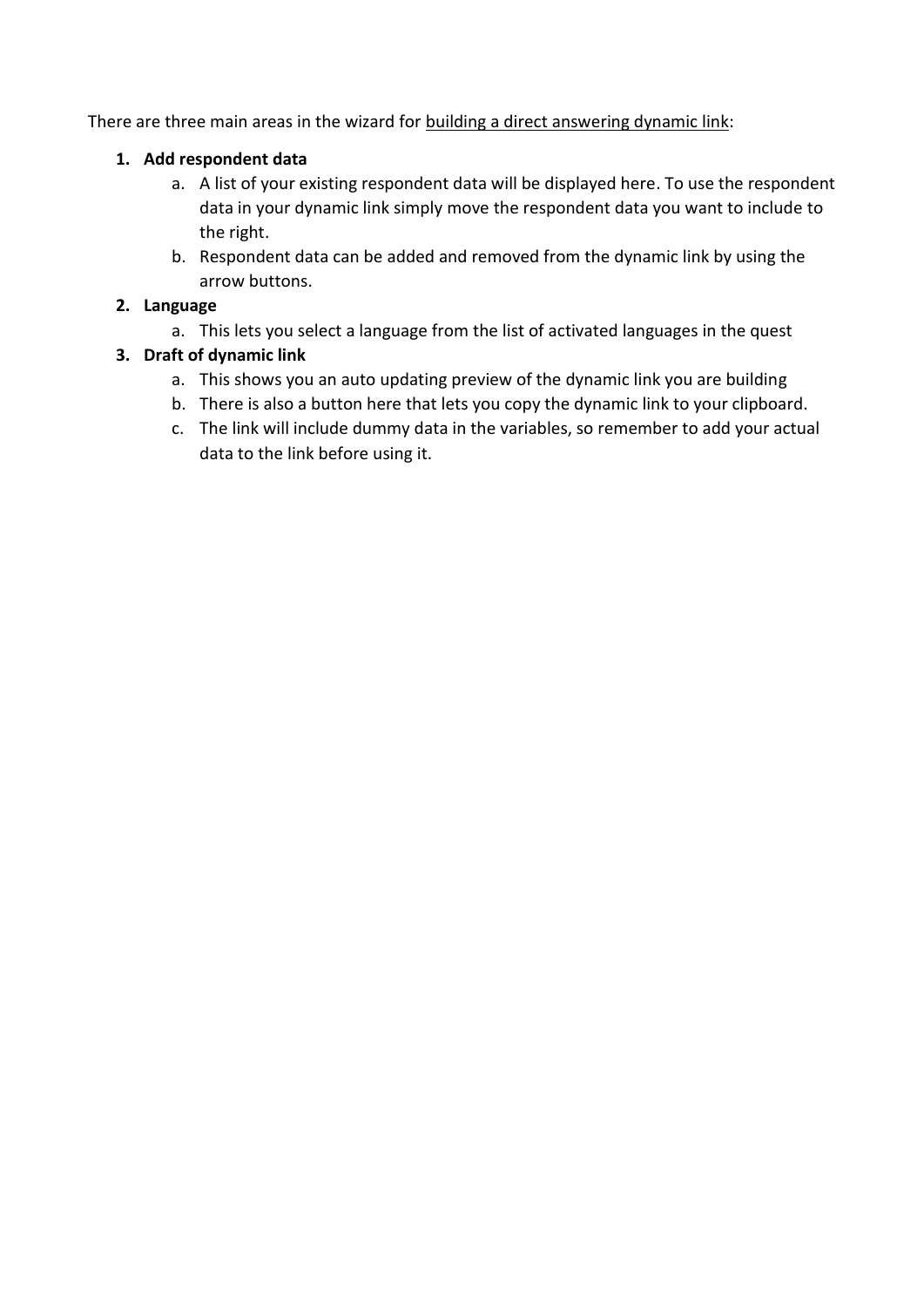# <span id="page-6-0"></span>Dynamic link with email or SMS invitation

There are four main areas in the wizard for building a dynamic link with invite:

| <b>DYNAMIC LINK</b>                                                                                                                                                                                                                                                                         |       |               |                |  |
|---------------------------------------------------------------------------------------------------------------------------------------------------------------------------------------------------------------------------------------------------------------------------------------------|-------|---------------|----------------|--|
| Dynamic link is an element of Questback's integration offering to automate the distribution<br>of quests with "URL Parameters". This wizard will create a default dynamic link with the<br>parameters to your quest. Read more in-depth information about how to use Dynamic links<br>here. |       |               |                |  |
| ANSWER                                                                                                                                                                                                                                                                                      |       | <b>INVITE</b> |                |  |
| Distribution                                                                                                                                                                                                                                                                                |       |               |                |  |
| $\circledcirc$ E-mail $\circledcirc$ SMS $\circledcirc$                                                                                                                                                                                                                                     |       |               |                |  |
| Allow duplicates @                                                                                                                                                                                                                                                                          |       |               |                |  |
| Send Invitation @                                                                                                                                                                                                                                                                           |       |               |                |  |
| Add respondent data                                                                                                                                                                                                                                                                         |       |               |                |  |
| Name                                                                                                                                                                                                                                                                                        |       |               |                |  |
| Role<br>Country                                                                                                                                                                                                                                                                             |       |               |                |  |
|                                                                                                                                                                                                                                                                                             | Ď     |               |                |  |
|                                                                                                                                                                                                                                                                                             |       |               |                |  |
|                                                                                                                                                                                                                                                                                             | $\ll$ |               |                |  |
|                                                                                                                                                                                                                                                                                             |       |               |                |  |
|                                                                                                                                                                                                                                                                                             |       |               |                |  |
| Language 0                                                                                                                                                                                                                                                                                  |       |               |                |  |
| English                                                                                                                                                                                                                                                                                     |       |               | $\blacksquare$ |  |
| Draft of Dynamic Link                                                                                                                                                                                                                                                                       |       |               |                |  |
| https://response.questback.com/dynamic/questback/summerreleasedynamiclink/invite?<br>sid=XHp3qb7wSX&Email=dummy%40questback.com⟨=en                                                                                                                                                         |       |               |                |  |
| COPY TO CLIPBOARD                                                                                                                                                                                                                                                                           |       |               |                |  |
|                                                                                                                                                                                                                                                                                             |       |               | CANCEL         |  |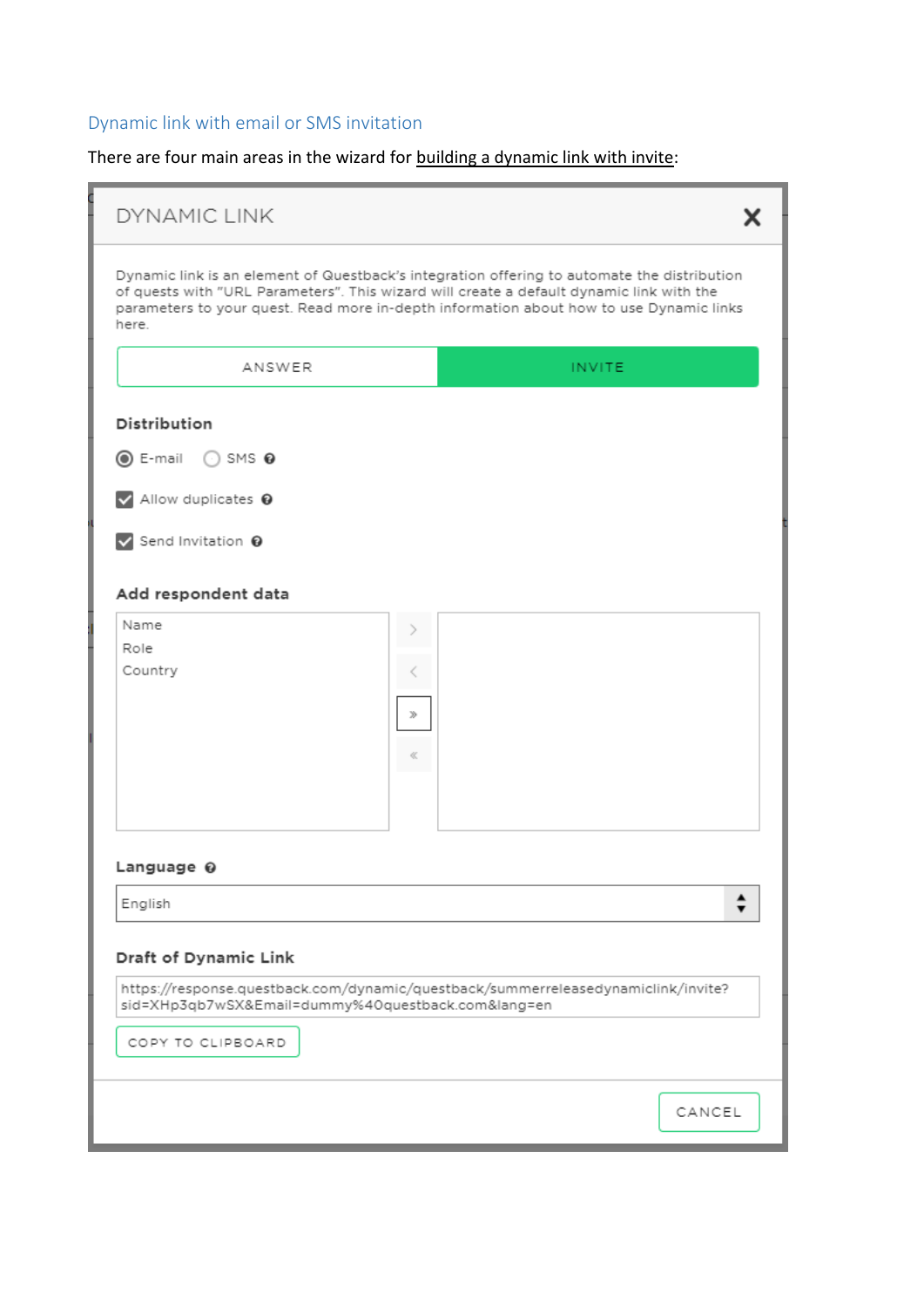#### **1. Distribution**

- a. There are two buttons for selecting if the invitation should be sent as an email or SMS
- b. There is a checkbox for allowing duplicates. Duplicates determine whether invitations will be added if they already exist.
- c. There is a checkbox for choosing if the invitation gets sent (when the box is checked) or just added to the quest in Essentials (when the box is not checked).

#### **2. Add respondent data**

- a. A list of your existing respondent data will be displayed here. To use the respondent data in your dynamic link simply move the respondent data you want to include to the right.
- b. Respondent data can be added and removed from the dynamic link by using the arrow buttons.

#### **3. Language**

a. This lets you select a language from the list of activated languages in the quest. If your quest is not multilingual the default language for the quest will be used.

#### **4. Draft of dynamic link**

- a. This shows you an auto updating preview of the dynamic link you are building
- b. There is also a button here that lets you copy the dynamic link to your clipboard
- c. The link will include a dummy email address or mobile number. These values must be replaced with your actual data before you use the link. *Note: remember to URLencode the data you add to the link*
- d. The link will include dummy data in the variables, so remember to add your actual data to the link before using it. *Note: remember to URL-encode the data you add to the link*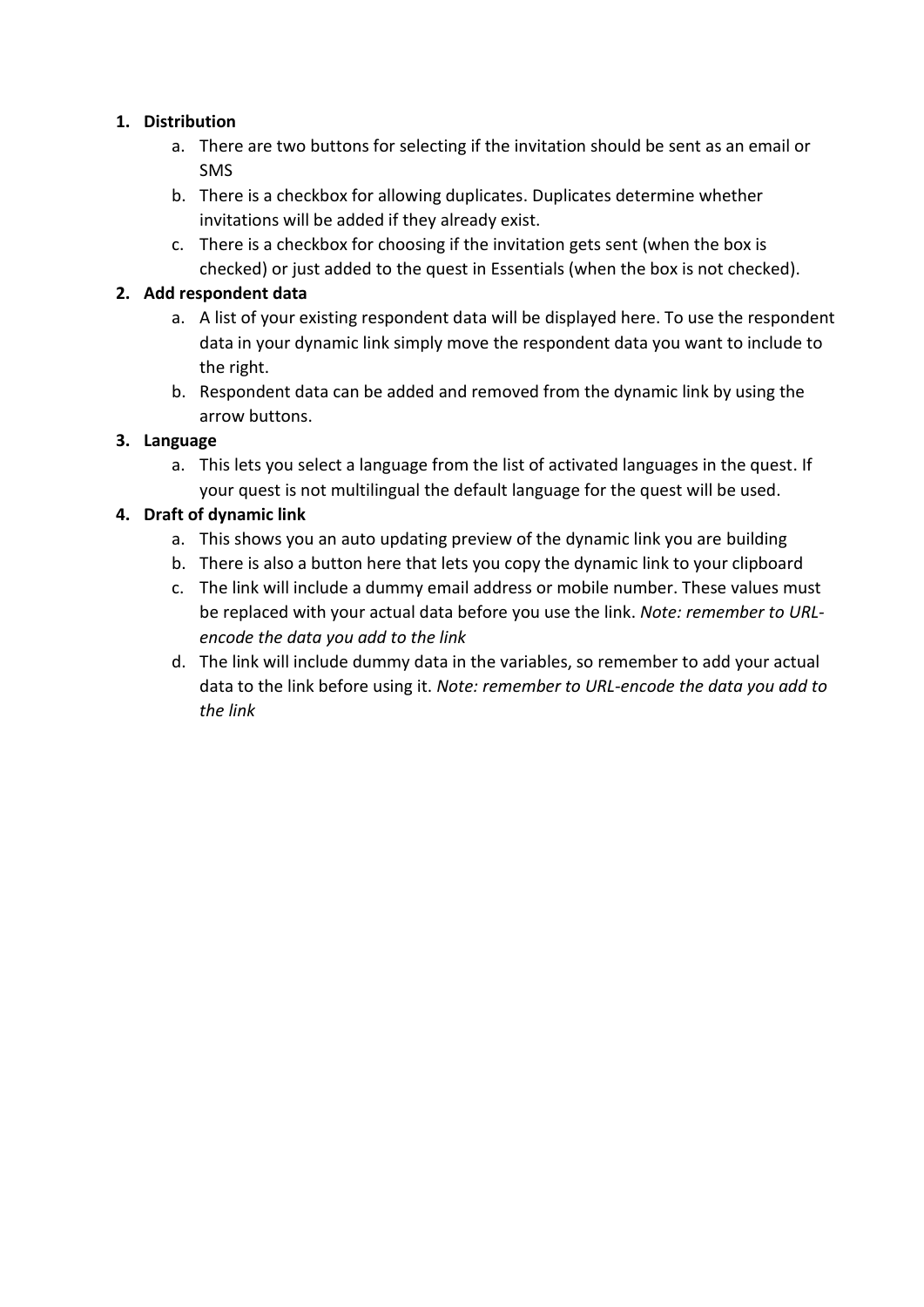# <span id="page-8-0"></span>Breakdown and examples of dynamic links

*Please note: (1) The parts in blue are fix URL elements, while the actual content of the orange parts must be dynamically generated by the source system where the dynamic link is embedded. (2) The names of the codes for each parameter are case sensitive and need to be identical to the headers in the prep file that was uploaded.*

| <b>URL Elements</b>                      | <b>Codes for URL extensions</b>                       |
|------------------------------------------|-------------------------------------------------------|
| Core                                     | https://response.questback.com/dynamic                |
| Elements from "Distribute by URL"        | /questback/release2015/                               |
| (specific per quest)                     |                                                       |
| Required action                          | to trigger invitations: invite?                       |
|                                          | to allow direct answering: answer?                    |
| Security code                            | sid=86XkMx4b7h                                        |
| <b>Email or SMS</b>                      | To trigger an email invitation:                       |
| Note: only for required action           | &email=dummy@questback.com                            |
| "invitations"                            | To trigger an SMS invitation: &mobile=%2B4712345678&  |
| Duplicates not allowed (default: allow   | &ib=unique                                            |
| duplicates)                              |                                                       |
| Note: only for required action           |                                                       |
| "invitations"                            |                                                       |
| Language code, in case of multi-lingual  | ⟨=eng - where "eng" stands for the ISO 639-3 code for |
| quests                                   | English, or                                           |
| <b>Note:</b> only for required action    | ⟨=nob - where "nob" stands for the ISO 639-3 code for |
| "invitations"                            | Norwegian (Bokmål)                                    |
| Codes for each parameter to be captured, | &Name="John%20Doe" (with %20 to encode the space      |
| according prep file that was uploaded    | between first and last name)                          |
|                                          | &Role=CEO                                             |
|                                          | &Country=Norway                                       |
| Send invitation                          | &send=true (default)   false                          |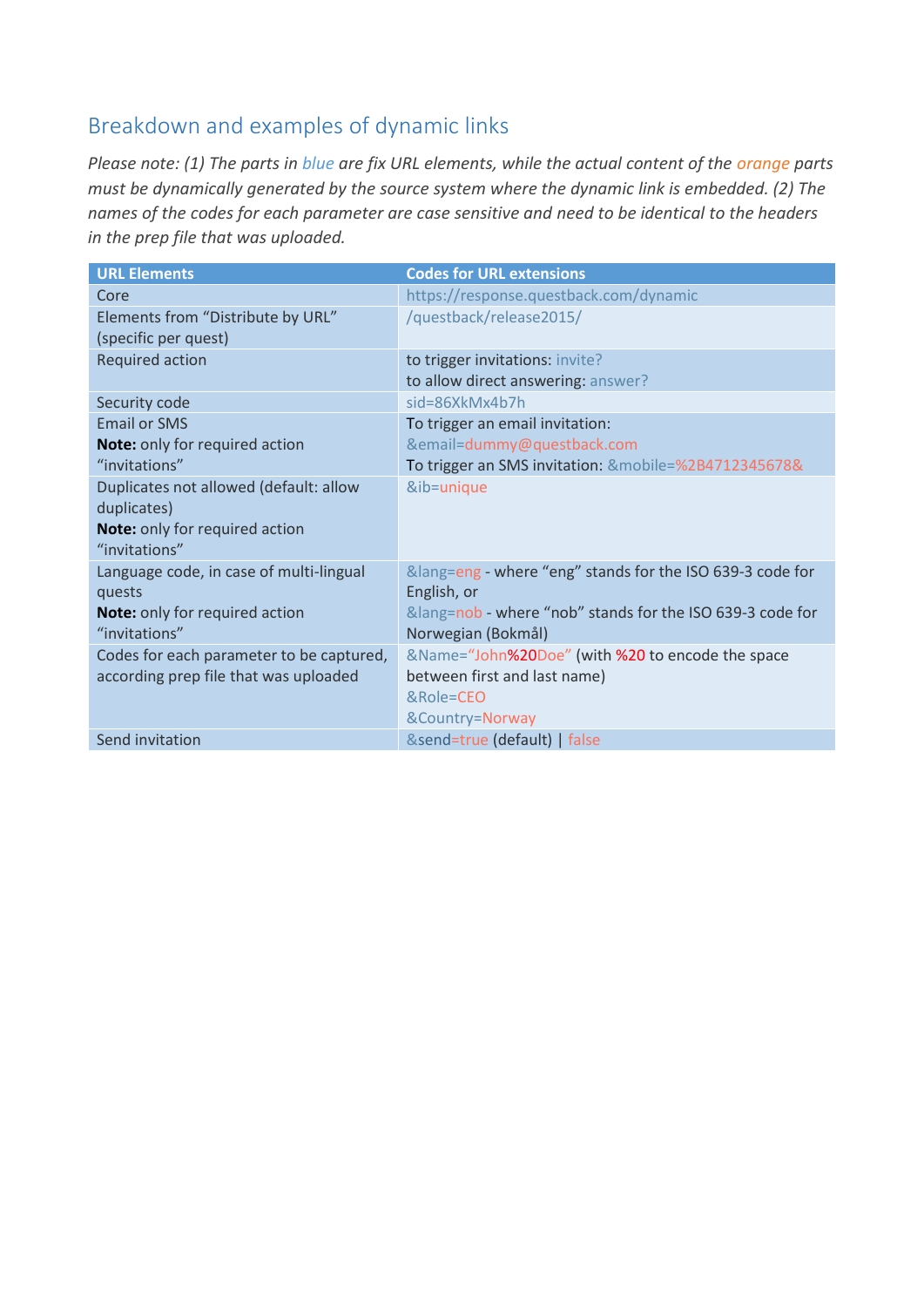#### <span id="page-9-0"></span>Examples

| <b>Required action</b> | <b>Example codes</b>                                                         |
|------------------------|------------------------------------------------------------------------------|
| Trigger an email       | https://response.questback.com/dynamic/questback/release2015/invite?sid=86Xk |
| invitation             | Mx4b7h&email=dummy%40questback.com&ib=unique⟨=eng&Name=John%2                |
| (no duplicates, in     | 0Doe&Role=CEO&Country=Norway                                                 |
| English)               |                                                                              |
| <b>Trigger an SMS</b>  | https://response.questback.com/dynamic/questback/release2015/invite?sid=86Xk |
| invitation             | Mx4b7h&mobile=%2B4712345678&⟨=eng&Name=John%20Doe&Role=CEO&                  |
| (in English)           | Country=Norway                                                               |
| Allow direct           | https://response.questback.com/dynamic/questback/release2015/answer?sid=86   |
| answering              | XkMx4b7h&Name=John%20Doe&Role=CEO&Country=Norway                             |
| Trigger an email       | https://response.questback.com/dynamic/questback/release2015/invite?sid=86Xk |
| invitation             | Mx4b7h&email=dummy%40questback.com&ib=unique⟨=eng&send=false&Na              |
| (no duplicates, in     | me=John%20Doe&Role=CEO&Country=Norway                                        |
| English, don't send    |                                                                              |
| invitation email)      |                                                                              |

*Please note: All dynamic links need to be generated as valid URLs and need to be properly URL encoded*

*(see* [http://www.w3schools.com/tags/ref\\_urlencode.asp](http://www.w3schools.com/tags/ref_urlencode.asp)*). This requires that any special character like æ, ø, å or "+", as well as spaces need to be encoded with the respective HTML codes.*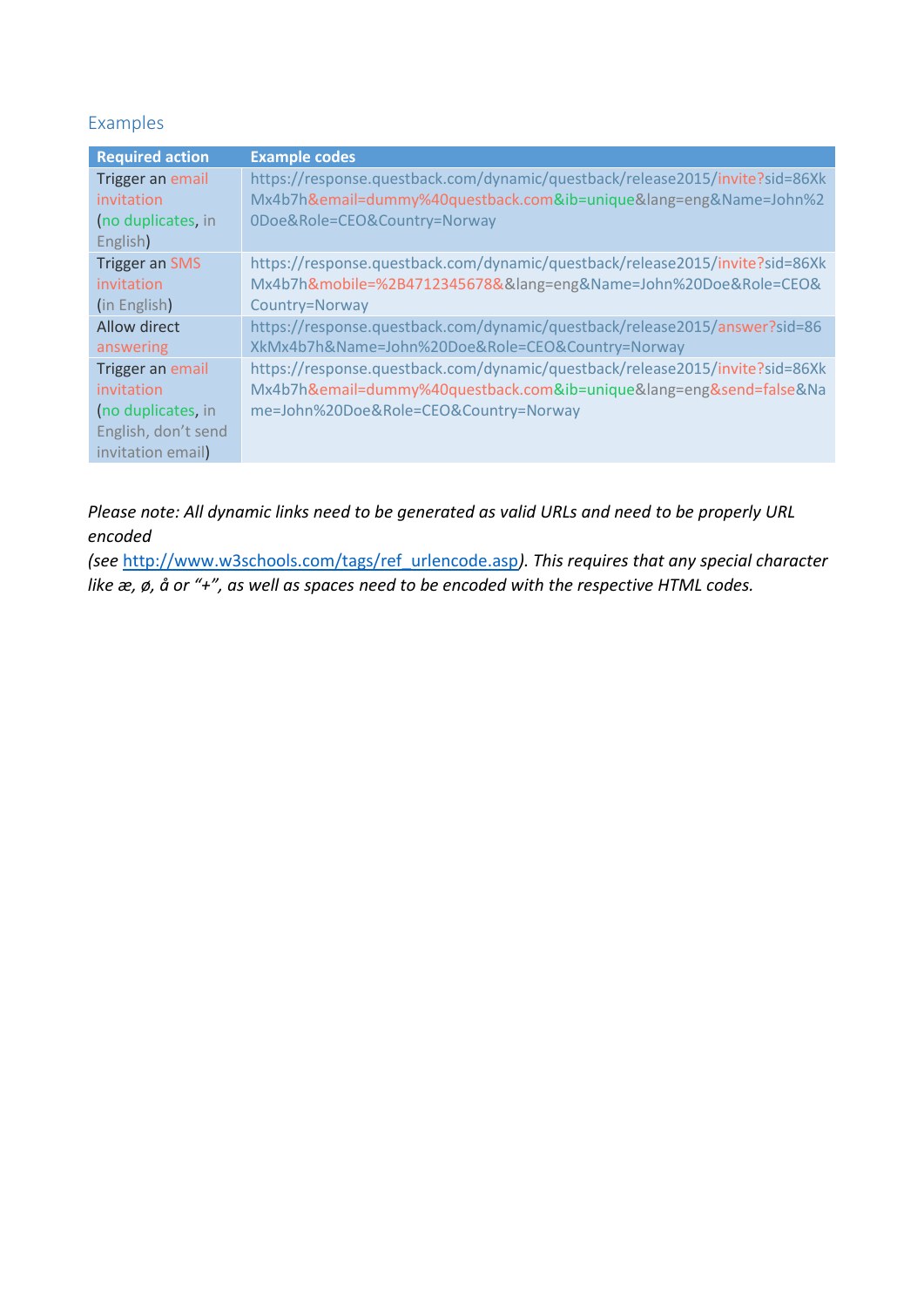# <span id="page-10-0"></span>Some more technical details

#### <span id="page-10-1"></span>HTTP GET vs HTTP POST

Dynamic links in Questback Essentials support both HTTP GET and HTTP POST requests.

The examples presented in the previous slides are all HTTP GET requests.

If one would like to choose to use POST instead, one would have to use Content-Type: application/ x-www-form-urlencoded

#### <span id="page-10-2"></span>HTTP GET

Response (action in browser) for a dynamic link that triggers an email or SMS invitation:

HTTP/1.1 200 OK

Response (action in browser) for a dynamic link that leads respondents directly to the survey:

HTTP/1.1 307 Temporary Redirect

Location: https://response.questback.com/isa/qbv.dll/SQ?s=....

#### **Advantages of HTTP GET**

• Easy to set up, simply build the URL with the relevant URL extensions.

#### **Disadvantages of HTTP GET**

- The actual data captured and passed on with URL parameters will not be encrypted, even with HTTPS
- The actual URL can be limited in length depending on the software used to send the request.

Working with HTTP POST requests is a way to "hide" the actual survey URL that includes that data captured and to be passed onwards to Questback, and to make it not visible in the address field of the browser.

#### <span id="page-10-3"></span>HTTP POST

#### What is it?

HTTP POST is a method supported by HTTP designed to send requests with the data or parameters enclosed in the body of the request message, compared to a HTTP GET request where the parameters are added in plain text to the URL itself.

Dynamic links in Questback Essentials supports HTTP POST requests for dynamic links that use the "invite?" keyword. HTTP POST is not supported for dynamic links that use direct answering (the "answer" keyword)

When using dynamic links with HTTP POST you have have to use Content-Type: application/ xwww-form-urlencoded